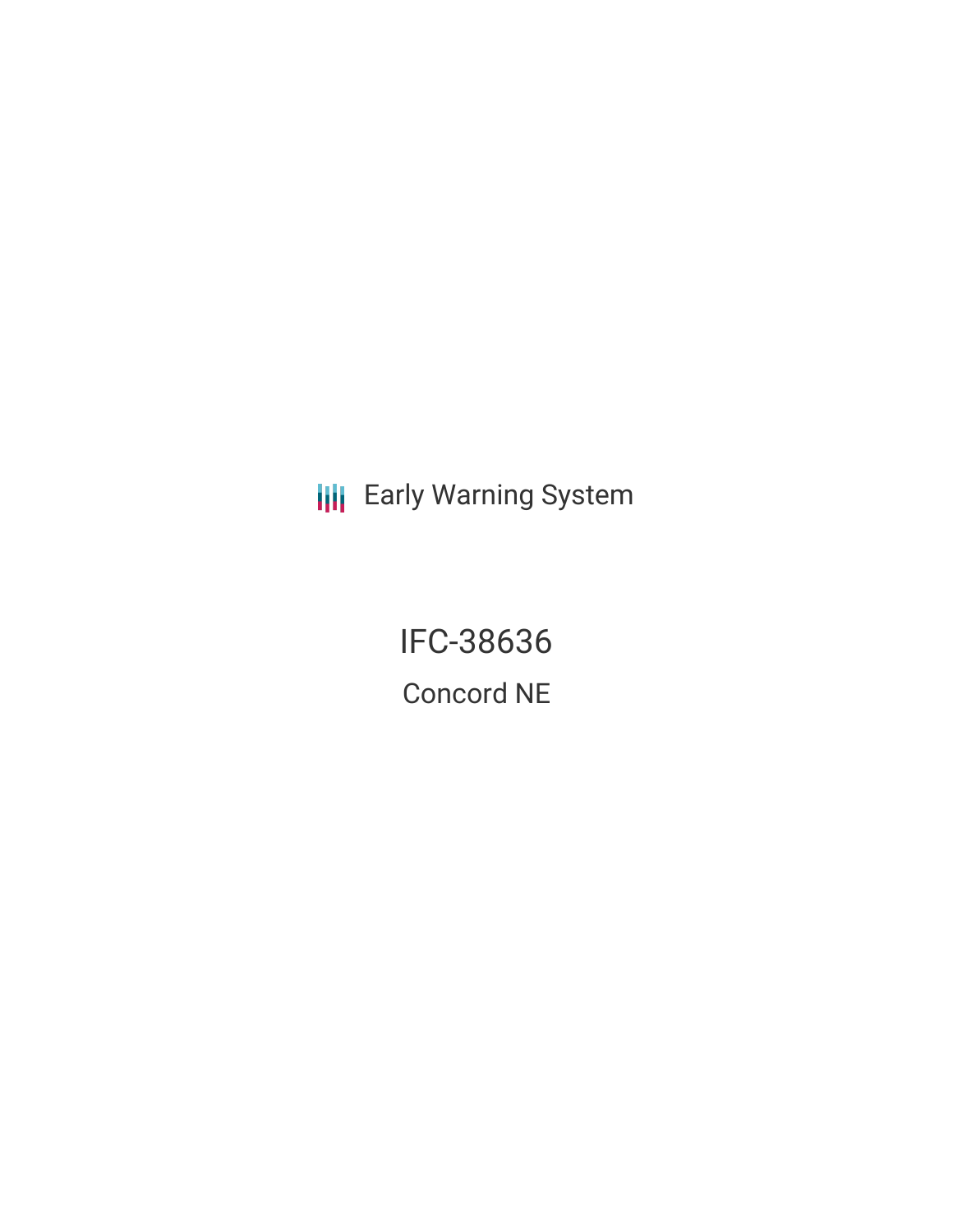# **Quick Facts**

| <b>Countries</b>               | China                                   |
|--------------------------------|-----------------------------------------|
| <b>Specific Location</b>       | Nanyang City in Henan Province          |
| <b>Financial Institutions</b>  | International Finance Corporation (IFC) |
| <b>Status</b>                  | Active                                  |
| <b>Bank Risk Rating</b>        | A                                       |
| <b>Voting Date</b>             | 2018-01-31                              |
| <b>Borrower</b>                | Concord New Energy Group Limited        |
| <b>Sectors</b>                 | Energy                                  |
| <b>Investment Type(s)</b>      | Loan                                    |
| <b>Investment Amount (USD)</b> | $$60.25$ million                        |
| <b>Project Cost (USD)</b>      | $$248.00$ million                       |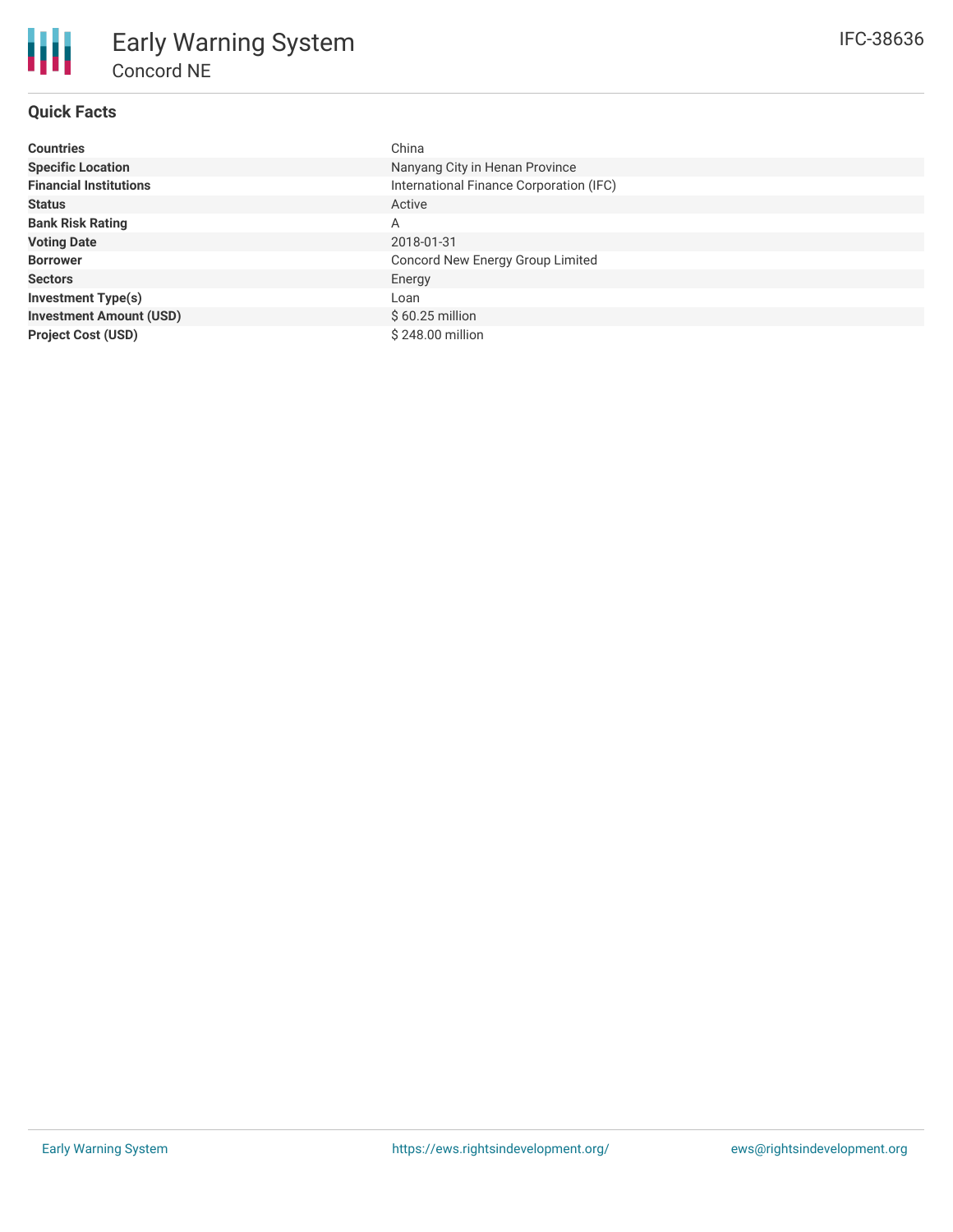

## **Project Description**

According to the bank website, Concord New Energy Group Limited is a leading renewable energy company in China. It is listed on the Hong Kong Stock Exchange. The Company is engaged in development of wind and solar power plants, operations and maintenance, as well as engineering, procurement and construction. As of June 2017, Concord owns and operates 40 wind projects with around 1.2 gigawatt ("GW") of attributable capacity, and 17 solar projects with around 0.3 GW of attributable capacity. IFC proposes to provide a convertible loan to the Company to support construction of two wind power plants in China.

The project will increase China's installed wind capacity by 200MW and will displace GHG emission equivalent to 390,000 metric tons of CO2 each year, supporting the country's plans to significantly increase the contribution of renewable energy to its energy mix in line with its Intendeda Nationally Determined Contributions (INDC) commitment. China's INDC outlines a vision of reduction of 60-65% in emission intensity of China's GDP by 2030 from 2005 levels and achieving 20% of generation based on non-fossil fuels versus 12% in 2016. The majority of installed generation capacity in China is in traditional coal-fired plants and using cleaner generation will help alleviate the severe air pollution problem in China.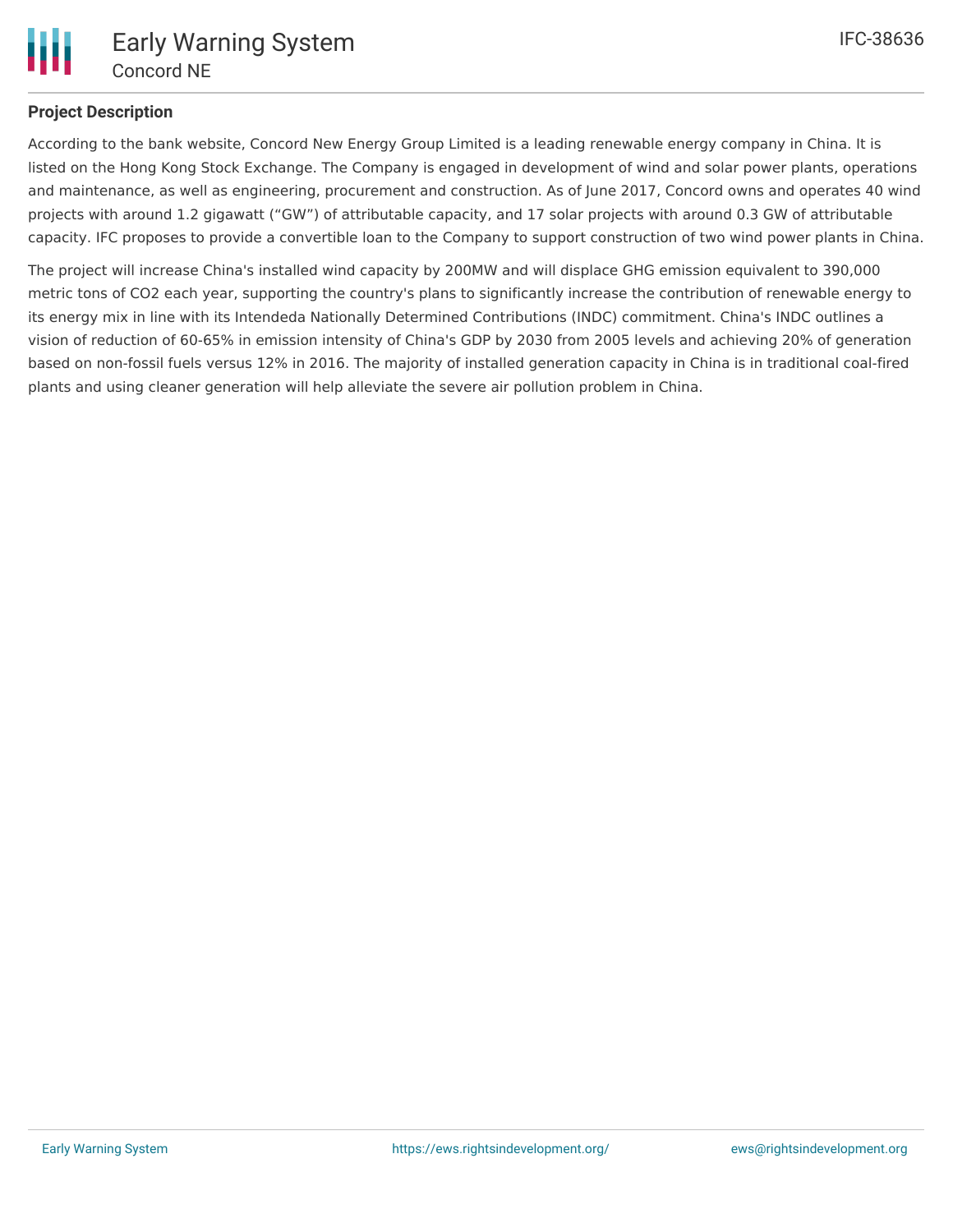#### **Investment Description**

• International Finance Corporation (IFC)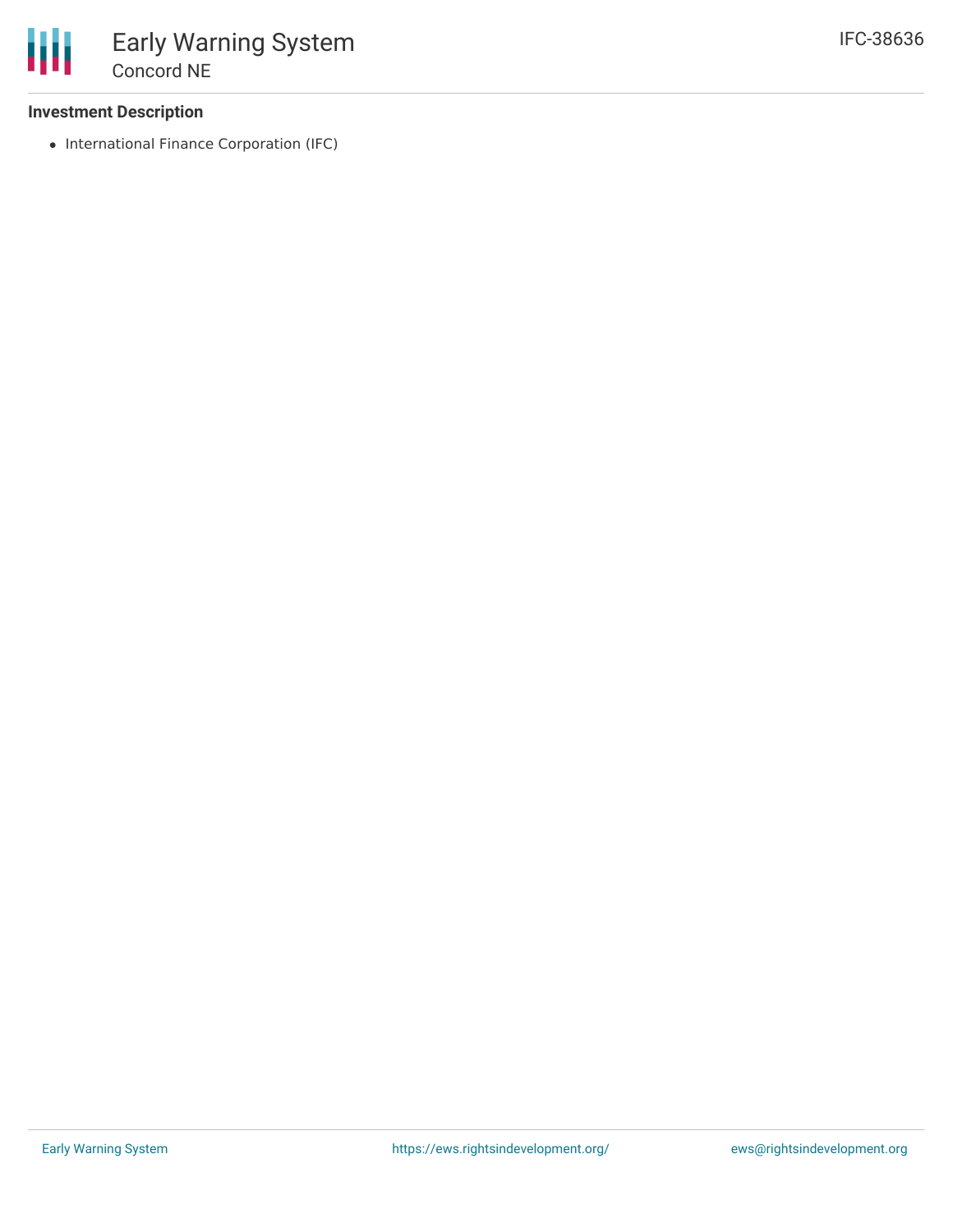

### **Private Actors Description**

Concord is currently 26.64 % owned by China Wind Power Limited, which is 47.78% owned by Chairman Mr. Liu Shunxing. The second largest shareholder in Concord is Huadian Fuxin International Investment Co Ltd with 10.14% ownership. The remaining is held by other public shareholders which account for less than 5% each. IFC holds around 1.2% stake in the Company.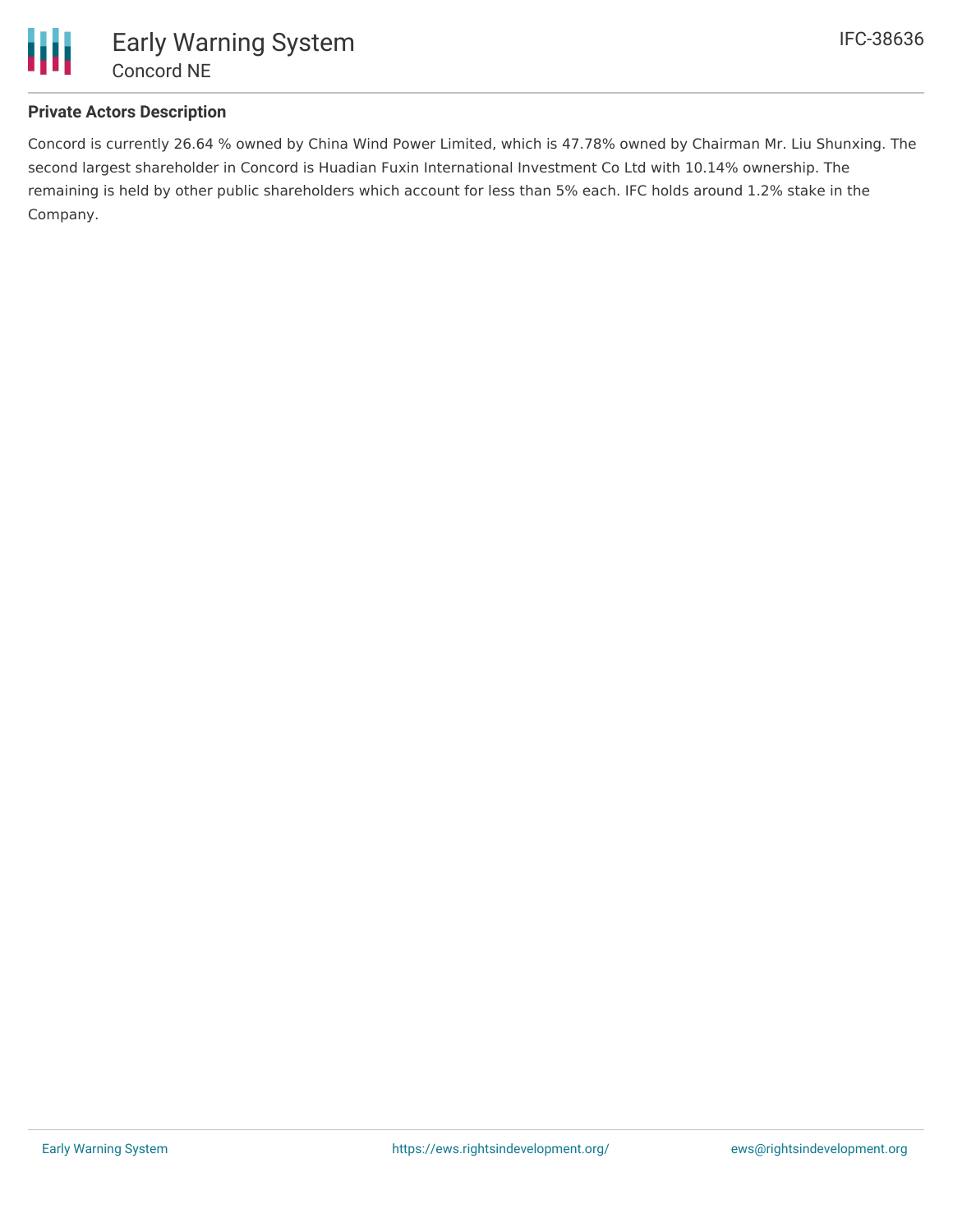

# Early Warning System Concord NE

| <b>Private Actor 1</b> | <b>Private Actor</b><br>* Role | <b>Private Actor</b><br>Sector | <b>Relation</b>          | <b>Private Actor 2</b>           | <b>Private Actor</b><br>2 Role | <b>Private Actor</b><br>2 Sector |
|------------------------|--------------------------------|--------------------------------|--------------------------|----------------------------------|--------------------------------|----------------------------------|
| . .                    | $\sim$                         | -                              | $\overline{\phantom{a}}$ | Concord New Energy Group Limited | Client                         |                                  |